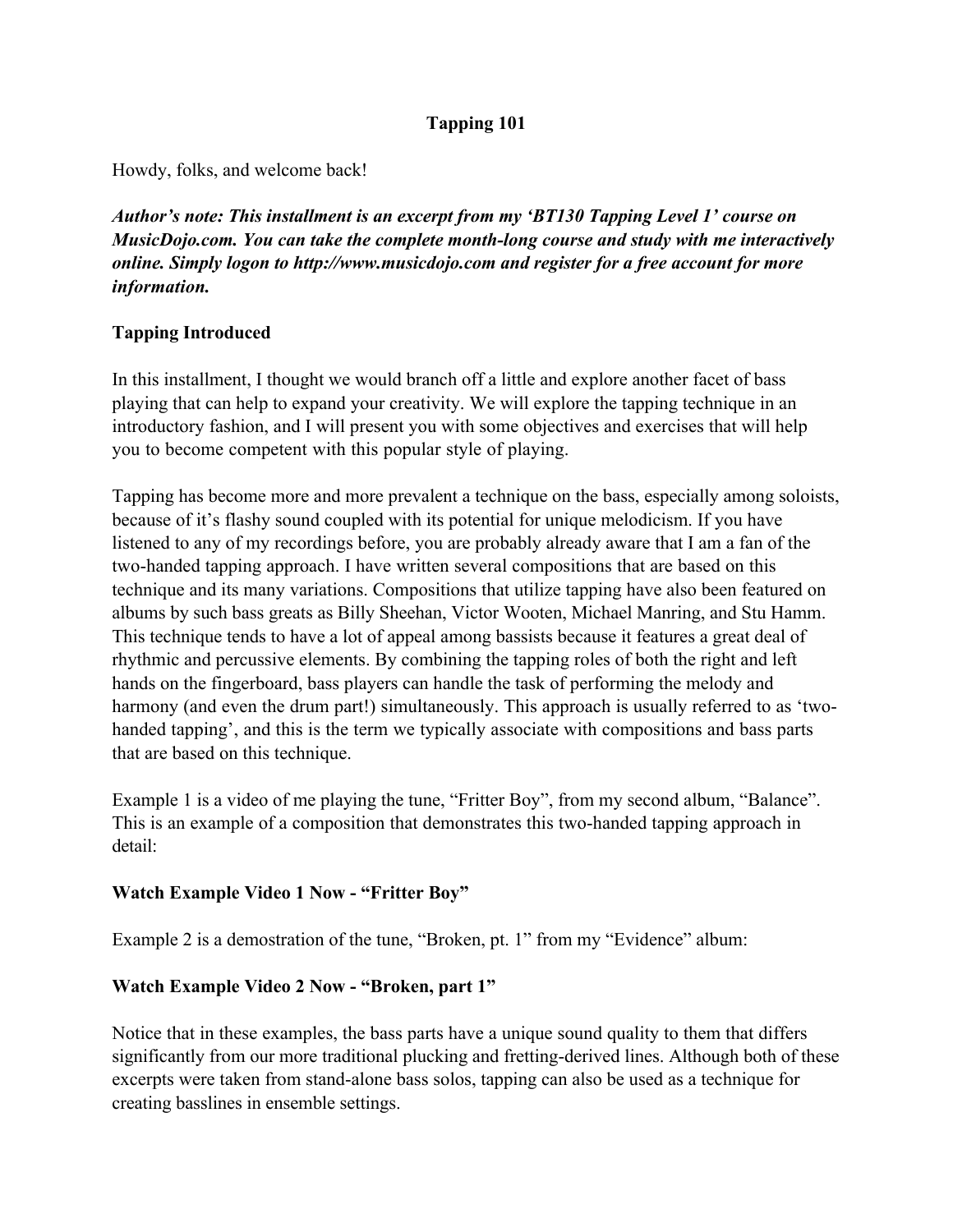## **Practice Shed Objectives**

Okay, now that you know what tapping is, let's learn how to do it! But first, let's talk about some key objectives:

-For first timers, the greatest challenge will be the development of your independence between the fretting and plucking hands. A couple of things you will have to be acutely aware of as you practice will be your accuracy and your cleanliness as you play through each exercise. I cannot overstate the need to strive for perfection here; If you practice in a sloppy fashion, you will subsequently *perform* in a sloppy fashion... This goes for all types of techniques, but will apply even more significantly here because of the greater potential for fret noise and disrupted phrasing.

-You have to learn to WALK before you can RUN. Translation: Start to practice each tapping exercise *very* slowly before increasing speed. The slower tempos you work at will reveal even more vividly any errors in execution or missed notes. Tapping should not sound like a cacophonic mess! Even though you are playing in a more forceful and percussive manner, you are still going for smoothness. One of the biggest shortcomings I identify in some less-experienced tappers' performances is their complete lack of dynamics. Even though you are tapping, you still have control over how hard or how soft you sound the notes!

-If you have read any of my articles before, you already know that I'm a stickler for using technique as a means to acquire greater capacity for musical expression, and NOT for just the sake of playing fast, repetitive, or hyperactive. In other words, once you have the technique down, then change your focus so that your new objective is to create a piece of music or unique phrase using that technique. (What good would your new tapping skills be if all you could do with them was play the major scale up and down the neck???)

Okay, so them'z the rulez!!! Now let's have some fun...

## **Basic Techniques**

If you do not yet have any experience with tapping at this point, you are probably wondering how it's done in the first place!

In its most basic form, tapping is when you use the same fretting finger to simultaneously select the pitch and sound the note. The actual sounding of the note is accomplished by somewhat aggressively 'tapping,' or 'hammering' the string onto the fingerboard, as in Example 3.

## **Watch Example Video 3 Now**

Tapped notes are also sometimes referred to as 'hammer-ons'. Notice in the video example that the fretting hand can play these hammered notes on its own. This frees up your plucking hand to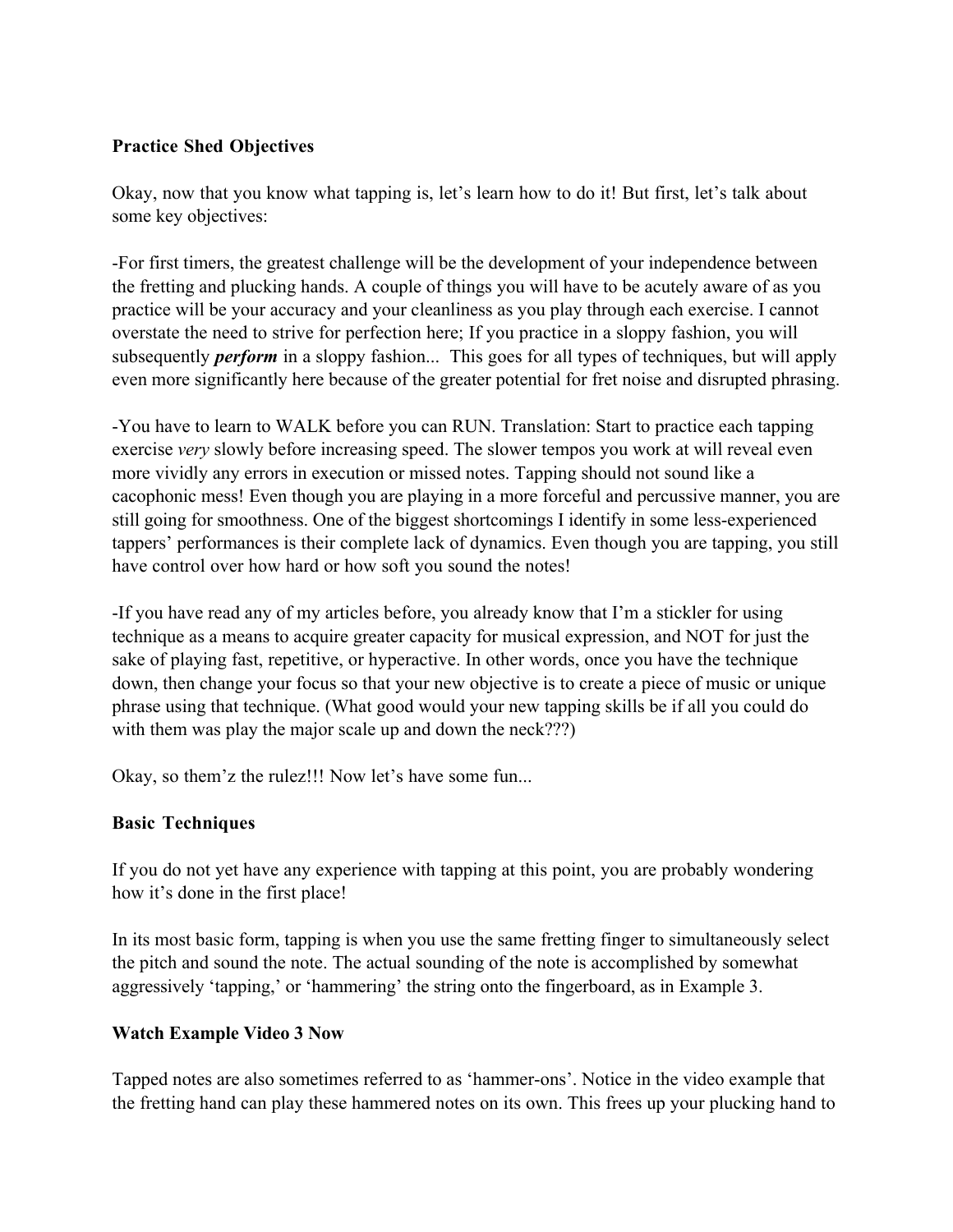hammer other pitches or chords, or to do some other complimentary rhythmic or melodic figure. See example 4.

## **Watch Example Video 4 Now**

This is the beauty of two-handed tapping; you can maintain complete independence between both hands to create some incredibly interesting parts.

**Exercises 1a-1f:** Tapped Fingering Permutations

Now we are going to tap out fingering permutations with our fretting hand using a 1 finger per fret approach. Take care not to sound other open strings or pitches as you play each note. This is part of the initial challenge in learning to tap well. You have to keep things sounding as clean as possible! You may find that it is helpful to rely on other parts of your fretting hand to mute the strings that aren't being played as you move through the exercises. This can be accomplished by allowing your hand to 'rest' on top of the strings that aren't played as you tap. Experiment to find the hand position that is most comfortable for you.

*Important:* Focus on maintaining the same volume for each finger as you tap! You may find early on that your pinky finger isn't as strong as the others... Listen carefully as you play, and try to equalize the levels of attack for each finger.

**Exercise 1a: (**Fingering Permutation 1-2-3-4)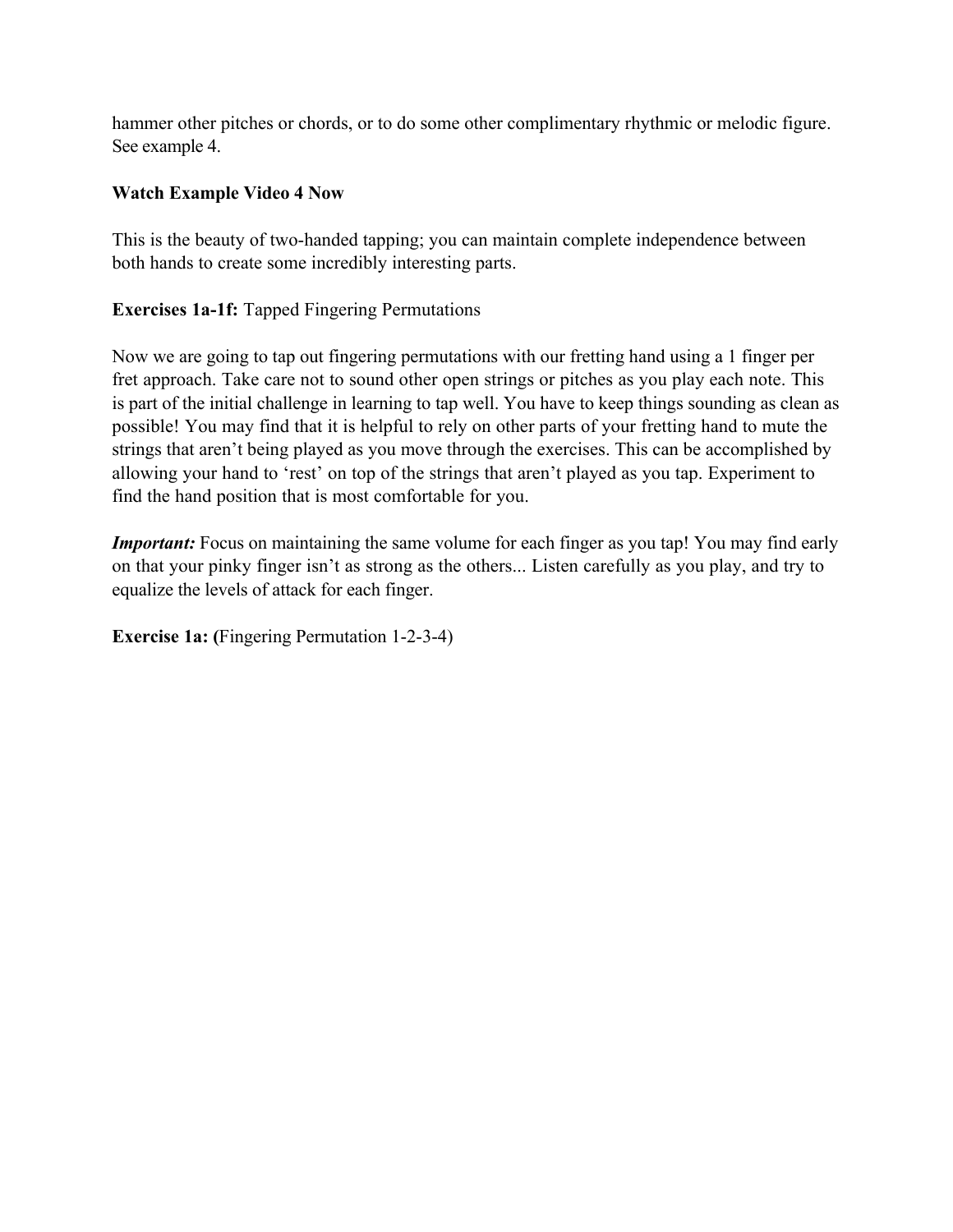

Starting by lining up your 1st finger with the 5th fret, with fingers 2, 3, and 4 lined up with the 6th, 7th, and 8th frets, respectively. Now sound out each note using only the tapping technique. Exercise 1a is demonstrated for you in the following video clip:

[exer1a.mov]

**Practice note:** Exercise 1a is performed in the video on a 5 string bass, but you can perform the same exercise on your 4 string simply by omitting the first 2 measures. On a 6 string bass, you would alternatively add the tapped notes on the C string, adding an extra 2 measures. Also note that the notation provided for 1a represents the exercise with the addition of the descending motion across the strings. This is a great way to work out with these permutations in a way that emphasizes movement in both directions.

Now try using the same approach for exercises 1b-1f. Make sure to play to a metronome or drum machine starting with very slow tempos as you begin to work through them.

**Exercise 1b: (**Fingering Permutation 1-3-2-4)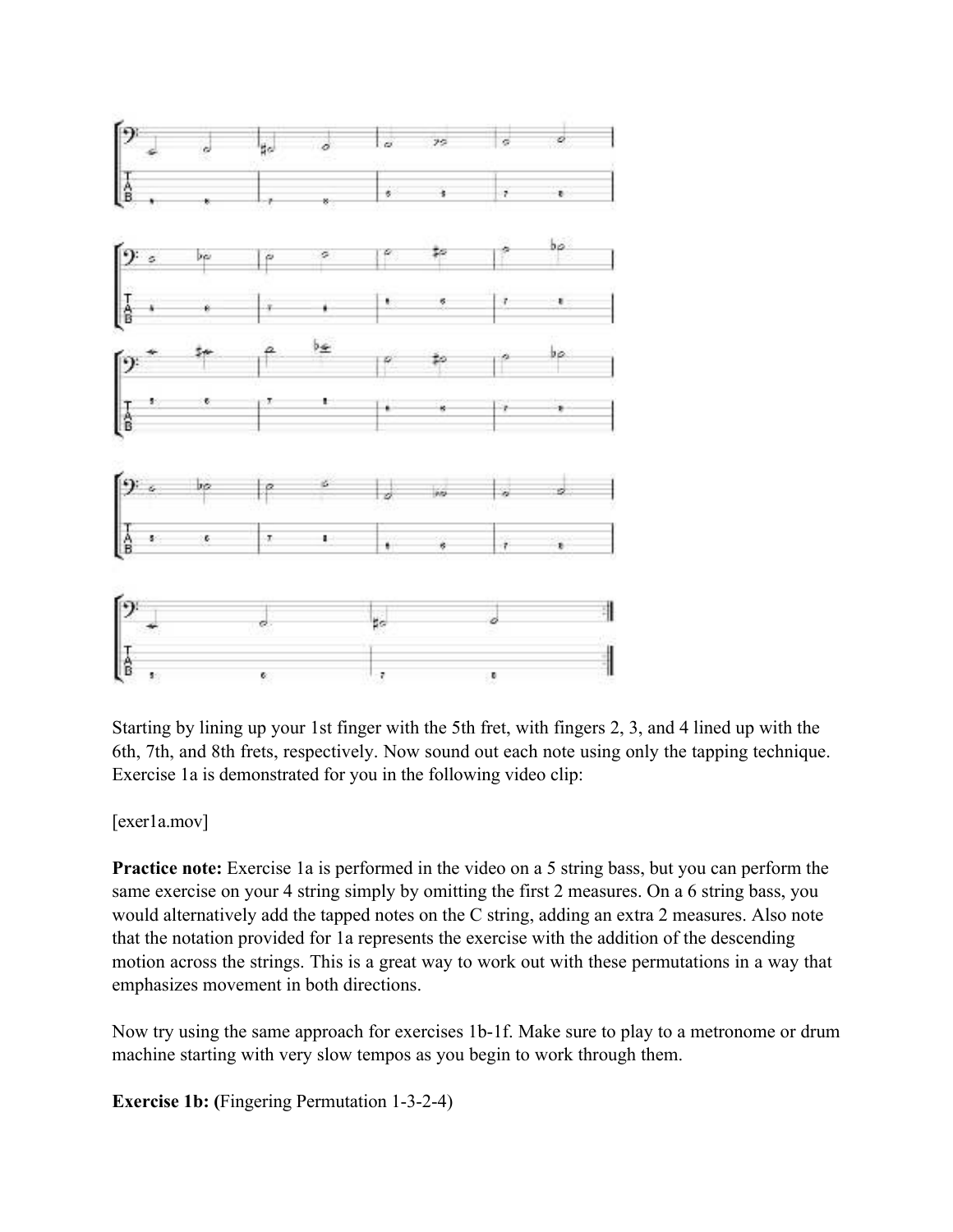

**Exercise 1c: (**Fingering Permutation 2-4-3-1)



**Exercise 1d: (**Fingering Permutation 3-1-4-2)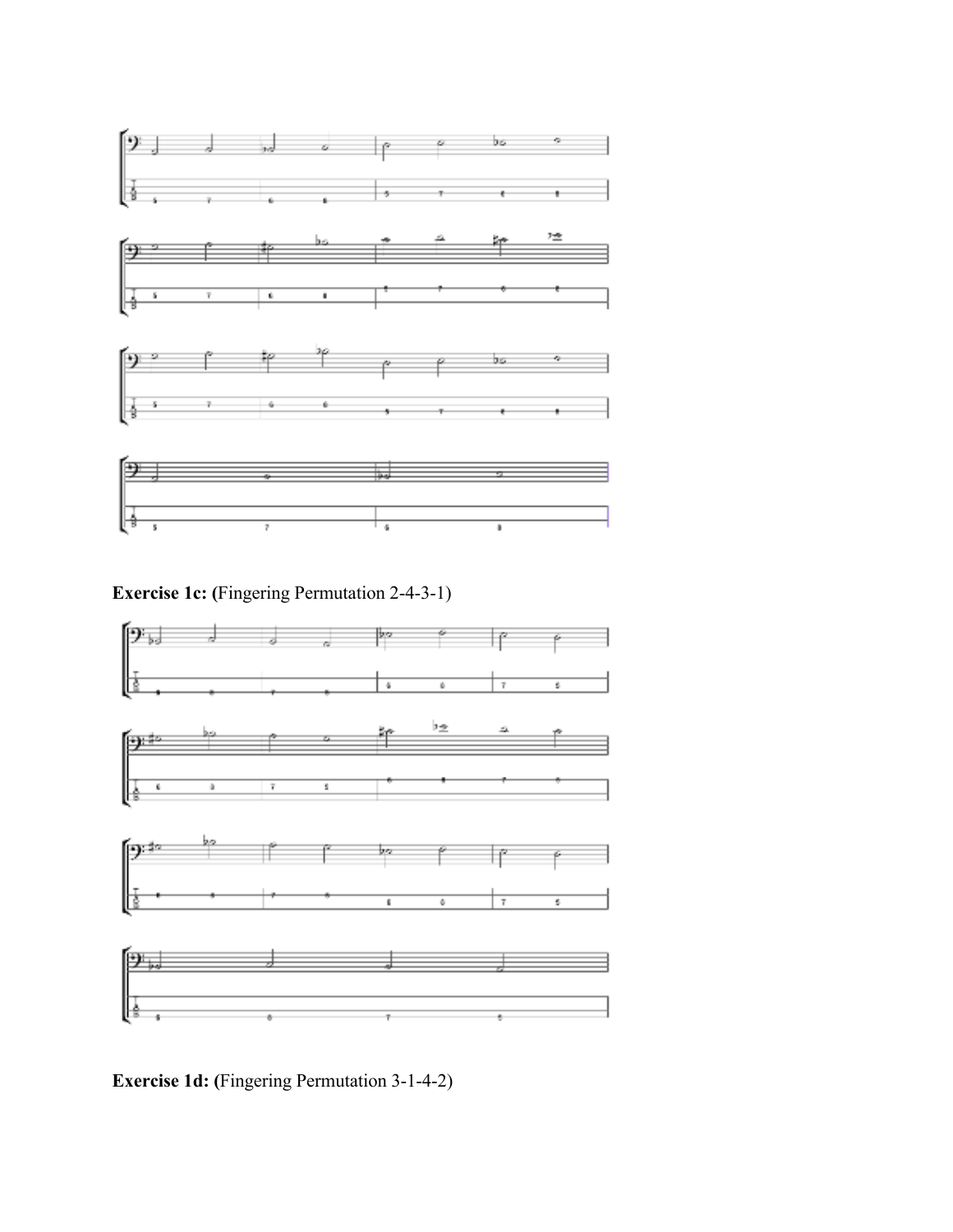

**Exercise 1e: (**Fingering Permutation 4-1-2-3)



**Exercise 1f: (**Fingering Permutation 4-3-1-2)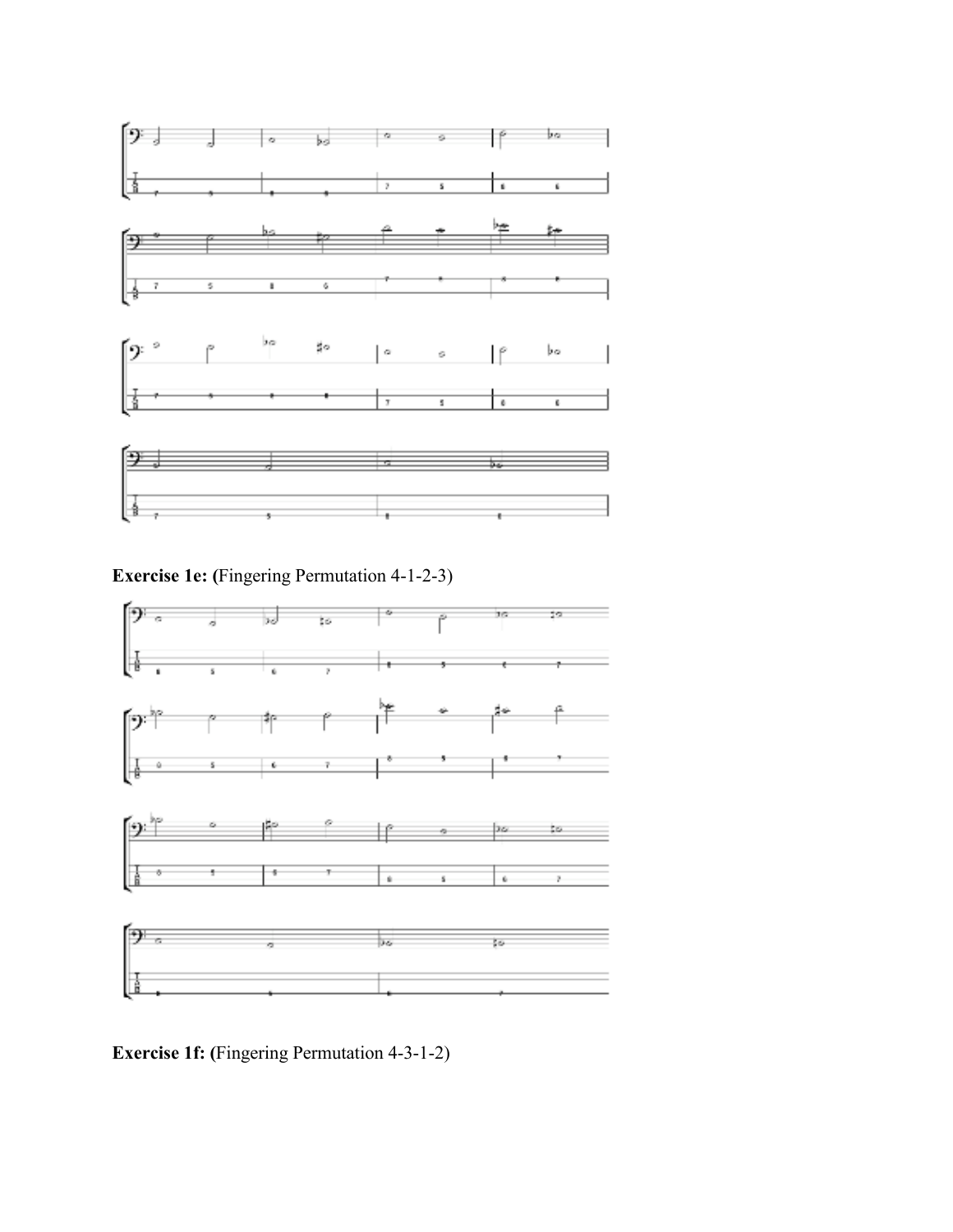

Now that you have gotten familiar with the feel of the 'hammer' technique, you can adapt it to any other musical forms that you know, such as scales or chords. Try 'hammering through' the following exercises, as well, using your fretting hand to tap out the notes as in exercises 1a-1f.

**Exercises 2a-2d:** Major Scale-derived Tapping Patterns

Exercises 2a-2d are based on a simple G major scale. Practice each of them with a metronome or drum machine, starting at VERY slow tempos.

Here's the challenge... Try to play each of these as LEGATO as possible... Legato means long notes that are connected with no space in between. This is very challenging to do with hammerons, so take your time and play slowly. Keep in mind that you will have to start the process of playing each successive note before you let the previous note go! This will also do wonders for your dexterity on the fingerboard.

## **Exercise 2a**



**Exercise 2b**